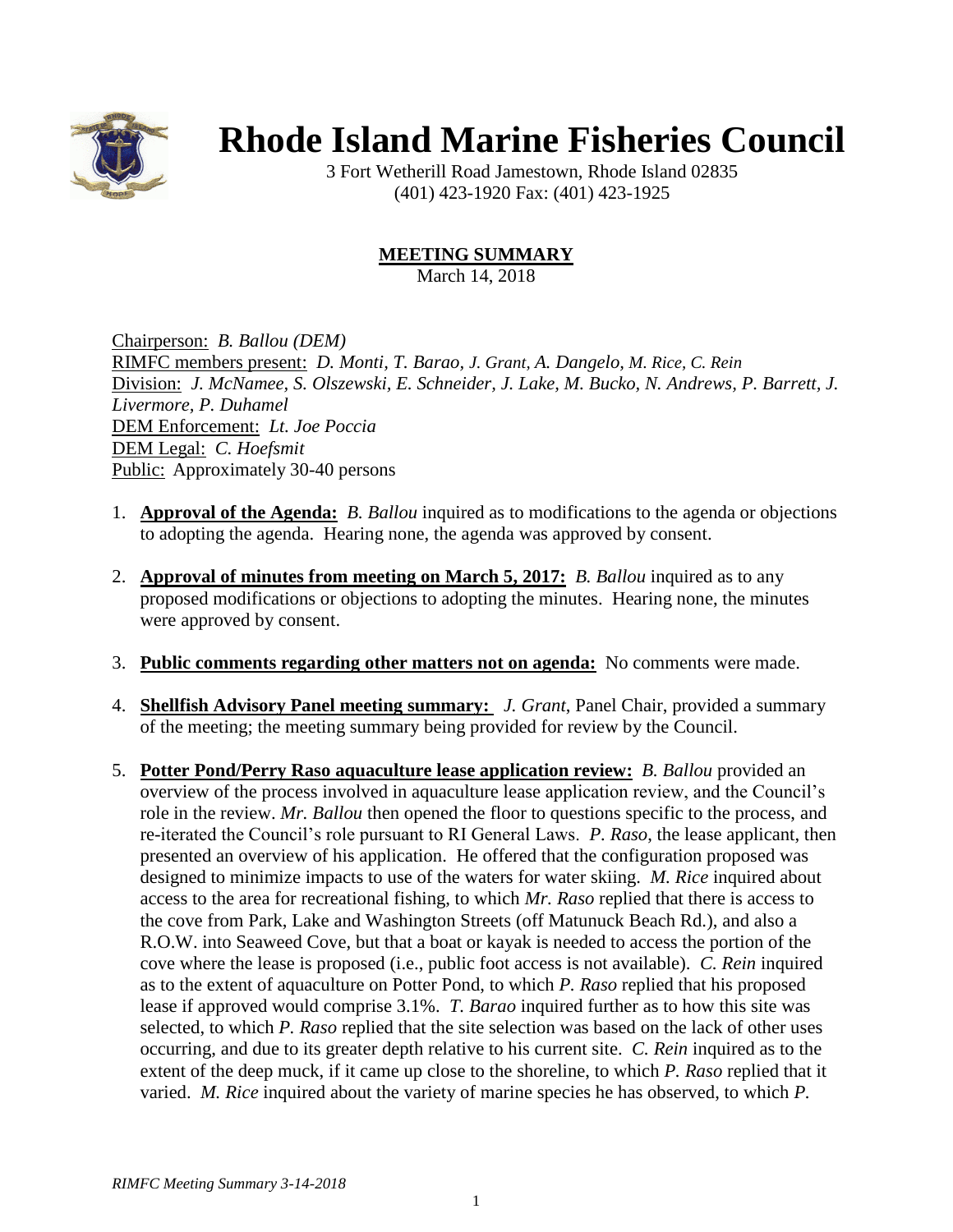*Raso* replied that there are a number of species using his current site as habitat, and that eelgrass has returned, possibly due to the lease gear being present and/or improvements to water quality that may be resulting from the lease. *J. Grant* provided additional details of the SAP meeting that took place February 7. He offered that the dissenting votes were due to conflicts with striper fishing during the Spring cinder worm hatch, but that the overall 7-2 vote in support of the proposal was due to the bottom substrate not being conducive to the worms hatching directly in the lease footprint. He offered that none of the YouTube videos of striper fishing in the pond during the worm hatch occurred in this part of the pond. *C. Rein* inquired if any other the SAP members present at the meeting were active shellfish harvesters in the pond; to which *J. Grant* said there were not. *T Barao* inquired if other parts of the pond have higher known shellfish densities thereby being more conducive to shellfishing; to which *P. Raso* answered that he believed that to be the case. *D. Monti* inquired if there were softshell clams present in the pond, to which *D. Beutel* replied that he was aware that harvest for soft-shell clams was known to have occurred in the past, but he didn't know specifics regarding harvest in the proposed lease site.

## Public comments:

- *J. Gardner* offered that he would have voted in support of the proposal as a SAP member had he been at the meeting.
- *Public comment:* Question was asked regarding the difficulties with operation of the current lease, and if these same difficulties are expected with the proposed site, and would the existing site be abandoned if the proposed site becomes viable?
- *Phil Capaldi:* How does the shellfish density survey account for sub-legal quahaugs? Proposed lease site is used recreationally. Believes that proposal is therefore inconsistent with Redbook rules due to conflict with *scenic and recreational value*. Stated that tourism in south shore area is \$1.7 billion in revenue, as compared to \$5.325 million (as taken from 2016 Aquaculture Annual Report). Asked if eelgrass is cyclical and might come back, and how the lease might impact recovery. He will not fish there if lease is there. Offered that the Salt Ponds Coalition, RISAA, and Environmental Council of RI are political and won't object.
- *Roger Tellier (SAP member):* Was contacted by the RISAA Kayak committee that area is used for kayak fishing, particularly during the worm hatch, which was the basis for his objection to the proposal as a SAP member.
- *Michael Marinelli:* Area is used constantly from April to September/October for recreational fishing and shellfishing. Ice floe would drag his gear off site.
- *Gary Ennis:* Commercially shellfishes in the lease area for both steamers and quahaugs. Kayakers fishing all year.
- *Elizabeth Capaldi:* Would like data on impacts to native populations of other invertebrates. Would like to see data beyond the site survey that was conducted as part of the application review. Would like independent data on native bay scallop larvae potentially moving in and out of Pt. Judith and Potters pond. Stated that there is no data available to show impacts of additional leases; concerned that the big ecological picture is not being looked at beyond water quality improvements. Need data showing impacts of leases on the larvae of native shellfish populations. Stated there is a gap in data which promotes aquaculture vs. the food web in the salt ponds.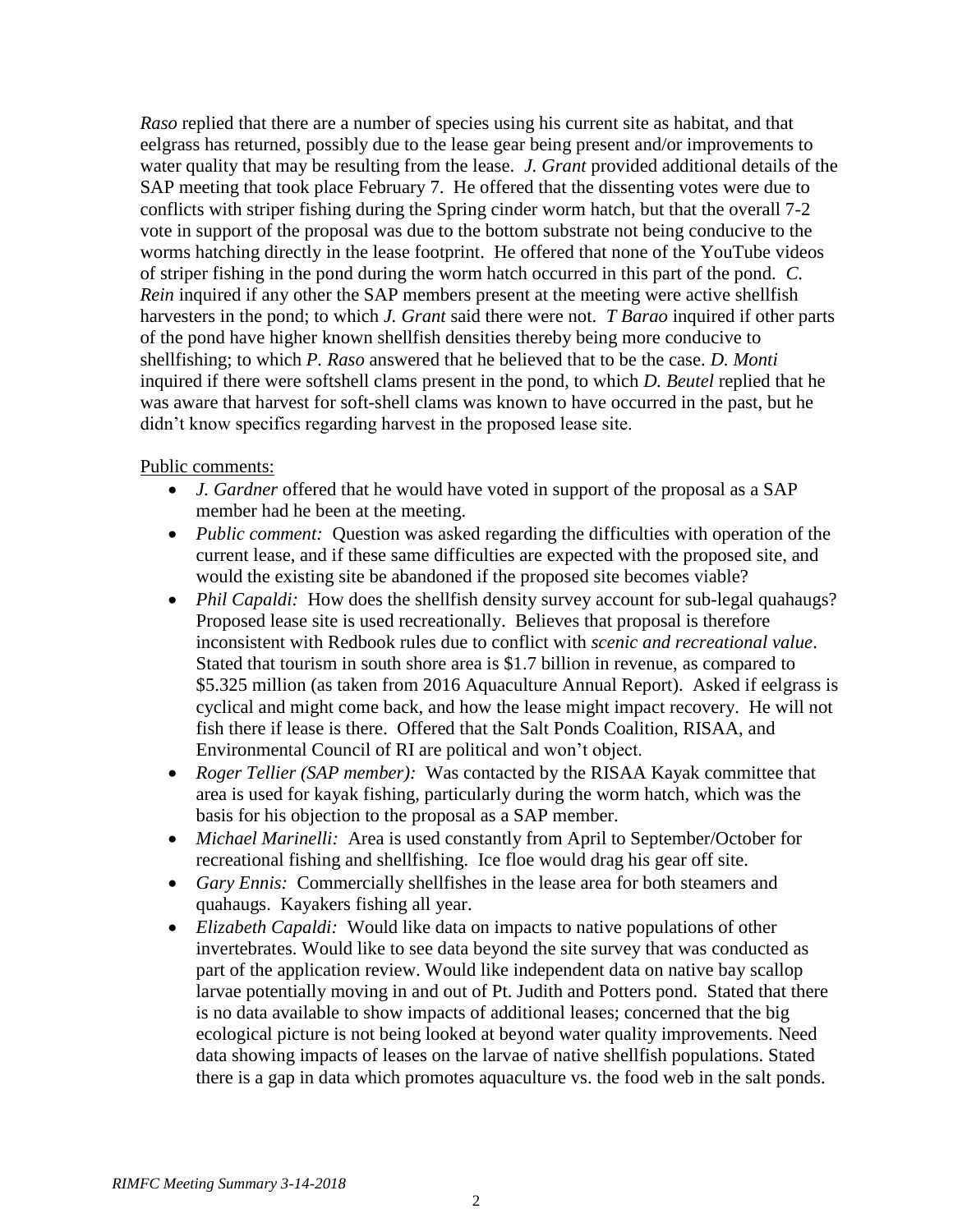- *Jim O'Neill:* Inquired as the SAP membership and the roles of each member. Does not believe that Type I waters should be included in the acreage of the pond for the purposes of determining % of aquaculture, as these waters are utilized by tax paying property owners. Inquired as to how marsh lands are included in the overall acreage.
- *Jason Jarvis:* Stated that aquaculture is reason for ecological improvements to Winnapaug pond, namely the presence of juvenile finfish and oysters. Shallow waters leases such as the current lease site in Potters Pond do not support good survival rates in cold Winters. Need to be cognizant of the many stakeholders.
- *Public comment:* Inquired as to use maps and the need to balance uses. Concerned about impacts to docks and uses of docks by homeowners.
- *David Lake:* Grew up on Segar Cove clamming and boating. Inquired as to the process for lease expansion and process for review/approval, and if process is the same as for the initial approval. Stated that total acreage of pond is misleading as many areas unusable for many activities. Inquired as to the criteria for determining the significance of a competing use; specifically, if uses are observed during a single or multiple occasions, or the season in which uses are observed. He asked how shellfish densities were observed, and offered that the area is very dynamic with annual fluctuations in densities of all species. He inquired as to the possibility that shellfish were harvested in the months preceding the application, and if this was being considered. He offered the "feeling" that the survey was potentially self-serving (to the applicant). He offered that water quality improvements in the pond are due to several factors, including the upgrading of septic systems. He offered support for aquaculture but questioned if this location was being properly evaluated. He offered support for aquaculture in ocean waters. He concluded that no other uses would be able to occur simultaneously with the lease, and that the lease presents a conflict with other uses.
- *Chris Roebuck:* Has spent 31 years on Potters Pond, has harvested soft-shell clams and fished for stripers during the worm hatch. The muddy bottom is devoid of shellfish. Expressed support for the lease site as the best location in the pond to minimize use conflicts.
- *Public comment:* Has regularly fished the pond for stripers for 50 years. Gentleman offered that he will not fish the area if a lease is present. Does not support the lease site due to conflicts with other uses.
- *Public comment:* Expressed concern that trash will be generated from the lease operation and impact Segar Cove.
- *Public comment:* Inquired if the lease would alter the circulation patterns in the pond.
- *Jim O'Neill:* Expressed concern regarding the amount of sand filling the pond and narrowing the channel over the years, and that the area for recreational activity is decreasing as a result.
- *B. Ballou (responding to questions from the audience):*
	- o *What difficulties have you been experiencing in the current lease site, and do you expect those same difficulties at the proposed site?* P. Raso responded that there are no plans to abandon the current lease. The difficulty with the current lease is shallow depth, which presents limits for overwintering bay scallops, and is also more susceptible to damage from ice and winter weather.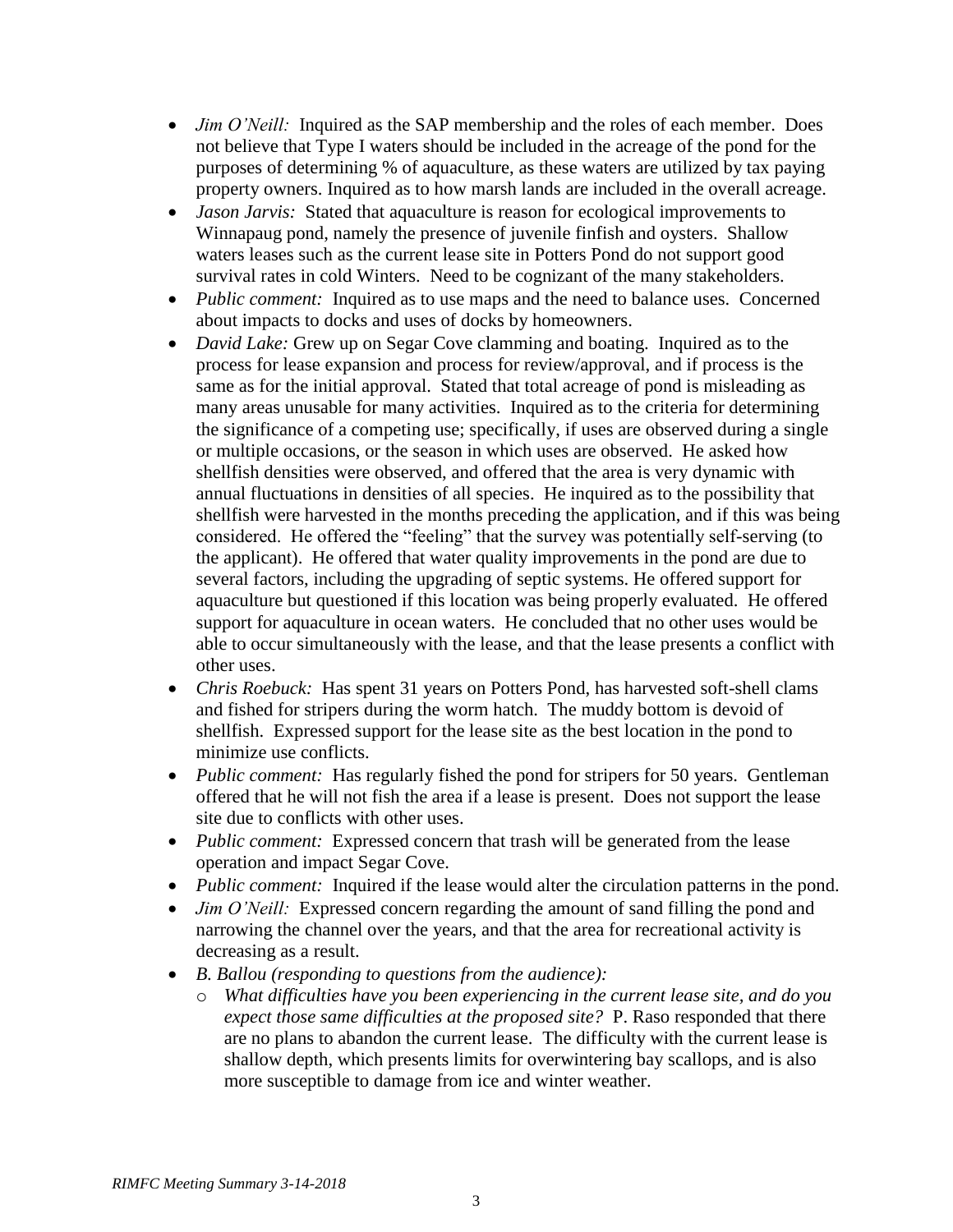- o *Does the sampling technique for the shellfish density survey capture juvenile shellfish?* D. Beutel responded that the sampling technique is a random sample, not a direct sample. Using tongs, a total of 30 samples were taken randomly throughout the proposed lease area. Because of the soft mud, the tongs collect every shellfish, including juveniles. *J. Lake* offered that he was part of the survey for this site, and utilized both a suction sampler and bullrake and sampled throughout the lease site, working methodically from north to south. He offered that juvenile shellfish were observed at very low densities, and the substrate was muddy mayonnaise.
- o *When was the last time the CRMC aquaculture process has been reviewed:* D. Beutel answered that the 2-year Shellfish Management Plan process resulted in several meetings and addressed mapping of areas for recreational wild harvest shellfish, completed in 2014.
- o *There appears to be a discrepancy in the size of the lease as expanded over the last few years – is the current lease site 6.9 acres or 9.6 acres?* P. Raso responded that his current site received approvals for two expansions, for a total of 6.9 acres. He acknowledged that he has inadvertently expanded beyond the approved site, and offered that he is currently working on reducing operations beyond his approved footprint in the southern area of the lease. *D. Beutel* offered that this inadvertent expansion was due to inaccurate gps coordinates at the time of application, and that he is working with *Mr. Raso* to reduce the scope back to 6.9 acres. *B. Ballou* offered that any expansion application is reviewed in the same manner as a new application.
- o *How is pond acreage determined? D. Beutel* responded that the total acreage was determined from CRMC's Salt Pond SAMP, and is based on low mean water and does therefore not include salt marshes. He offered that he is working with the town of Charlestown to update the acreage. He offered that water type (CRMC classification) does not factor into the acreage.
- o *Are shellfish samples relative to density taken repeatedly to determine status and trends or is it a single sampling event? D. Beutel* responded that CRMC's sampling is part of a site assessment and is a single event.
- o *Why aren't more suitable sites with less/non-existent user conflicts being considered and promoted? B. Ballou* asked if the mapping process was looking at this. *D. Beutel* responded that on-going mapping efforts are only looking at mapping existing uses. He offered that use maps being developed are not intended to determine where aquaculture is suitable or not, but only to determine uses and the least contentious sites where aquaculture might be suitable.
- o *Has anyone looked at how leases might affect currents in the pond? D. Beutel* answered that he suspected this matter would be addressed through peer reviewed scientific literature.

*T. Barao* asked *P. Raso* about anticipated impacts to gear at the proposed site. *P. Raso* offered that he would be using lantern nets to grow bay scallops, and that the depth offered at the proposed site is needed for this gear type. He answered that helix anchors would be used to prevent ice from dislodging the gear. *C. Rein* inquired about kayak access to the shore in the vicinity of the lease, to which *P. Raso* replied that kayakers can travel directly through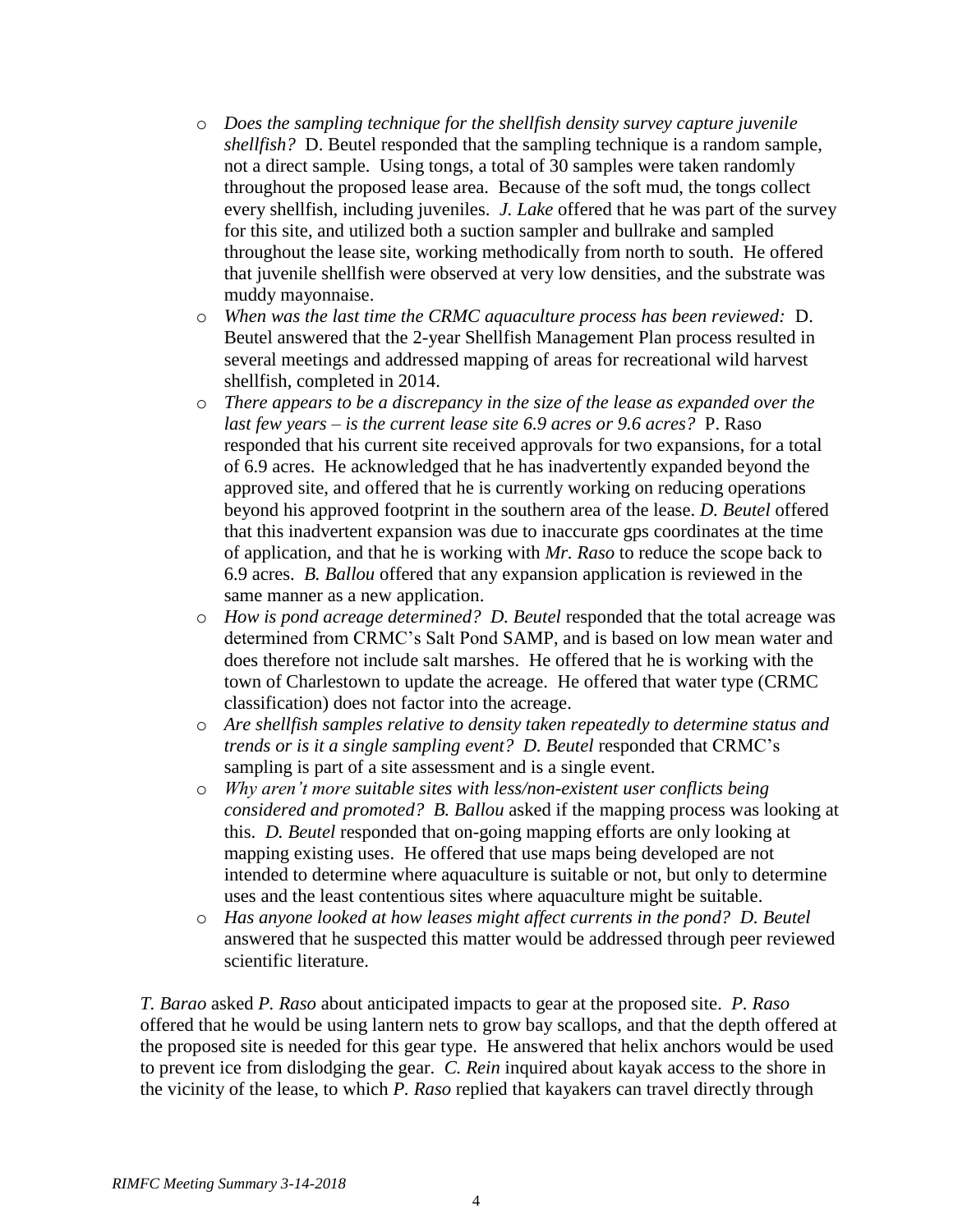the lease to access the shore. He offered that rod and reel fishermen could cast into the site when the gear is submerged, to which *D. Monti* replied that he would not fish there and not take customers due to the presence of gear and lines. *D. Monti* stated that soft-shell clams are dynamic in the sense that sometimes they are present and other times not, and that this must be considered when determining if suitable for aquaculture. *J. Grant* asked *J. Jarvis* if he fished, or observed people fishing in Segar Cove. He replied that he has fished all coves in Potters Pond, and that good size stripers can be caught in many locations. **Motion made by**  *M. Rice* **to recommend to the CRMC that the activities posed by the application are consistent with competing uses engaged in the utilization of marine species; 2nd by** *C. Rein***.** *D. Monti* offered that he would not support the motion for the following reasons: That the Council's sole charge in this matter is to determine whether or not this lease is in conflict with wild harvest, and that it has been determined by the South Kingstown Waterfront Advisory Committee that such conflict exists. He offered that the RISAA has also objected due to such conflicts, and objections were heard tonight from both recreational and commercial users of the area. As a charter captain that has fished numerous worm hatches, in 8 – 12 feet of water and worms have been present. He concluded that he could not understand how this Council could say that the proposal did not represent a conflict with wild harvest fishing and shellfishing, in context with the testimony and comments heard against the proposal. *C. Rein* offered that he understood that these other uses were occurring but that other uses could still occur with the lease present. *D. Monti* re-iterated that finfishing would not occur in the lease area due to the presence of gear and lines. *M. Rice* offered that aquaculture is helping improve water quality in the coastal ponds. He offered that the 5% rule is a social carrying capacity that limits aquaculture, with 95% of the pond still available for other uses. *J. Grant* offered that he is trying to balance current known uses with potential uses when considering his recommendation. **The motion failed 3-3** (*T. Barao. D. Monti*, *A. Dangelo* not supporting the motion). *B. Ballou* inquired if another member would like to make an alternate motion, to which none as made. *C. Rein* asked that the Council review the recommendation letter before being sent to CRMC.

6. **Discussion re: mandatory reporting for state-permitted P/C vessels:** *B. Ballou* provided an introduction of the matter. *J. McNamee* offered that all federally permitted P/C vessels must report their catch, so most RI P/C vessels are currently reporting. He offered support for the concept of electronic reporting to improve data quality. He offered that if regulations were to be developed, then workshops and training would be conducted before regulations implemented. He asked the Council for a recommendation to move forward or not, and that the earliest to implement would be 2019. *A. Dangelo* offered support; that the data is better and the tablet app is easier to use then paper logbooks. *C. Rein* offered support as a means to improve data quality. *D. Monti* offered support, and that he has been recording his catch and effort data electronically for several years. If required state-wide, the data quality would be improved. He offered caution that some fishermen are still not interested in computers and on-line reporting. *J. Lake* offered that paper VTR's would still be allowed, and that the data would be entered after submission of a paper logbook. **Upon conclusion of the discussion, the Council recommended that the Division move forward and develop a process and regulations and to bring the matter to hearing.**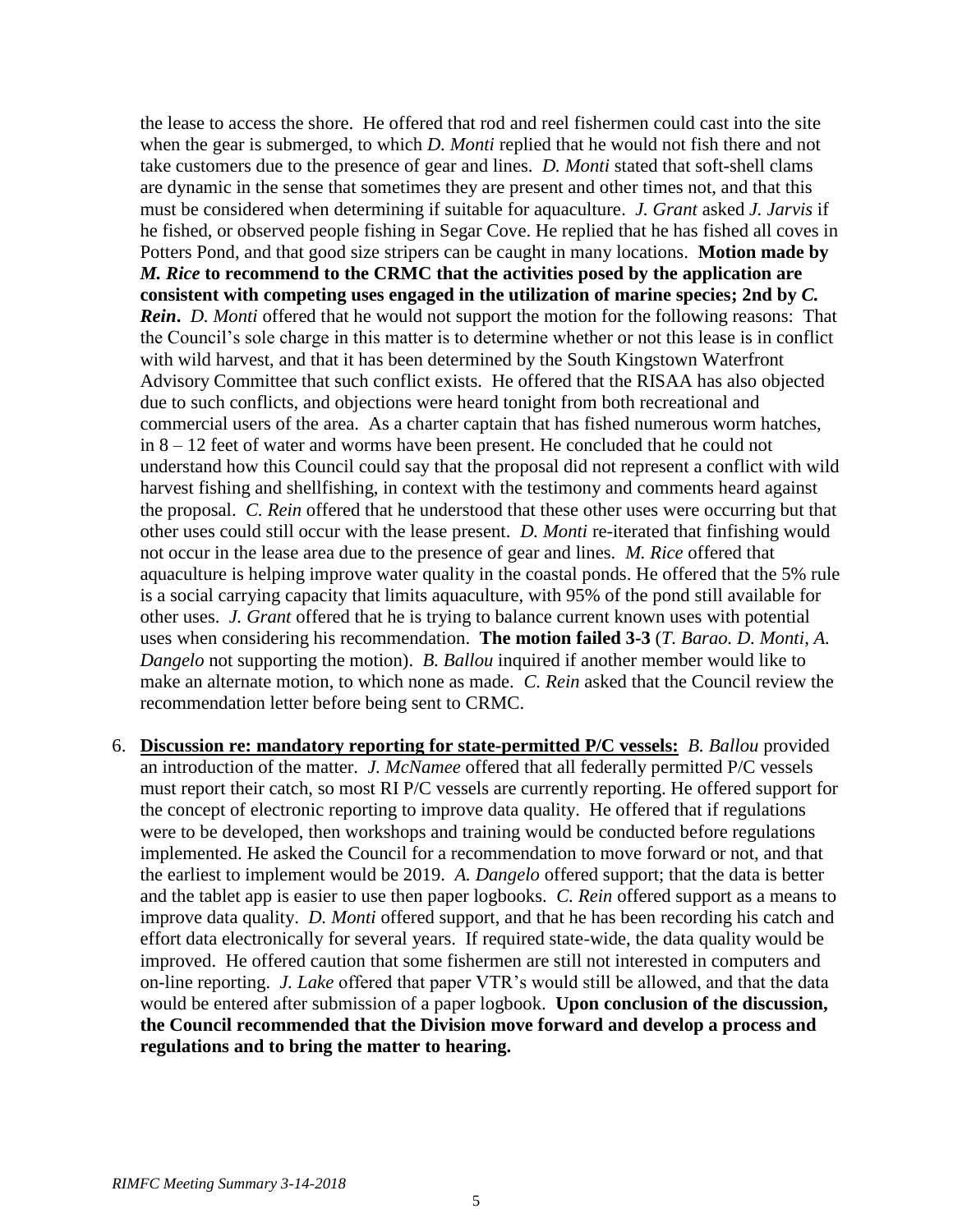- 7. **Discussion re: transiting from Block Is. to mainland with federally regulated species:** *B. Ballou* offered that *R. Bellavance* is requesting that the Council draft a letter of support to the MAMFC regarding the matter of transiting from Block Island to the mainland with federally regulated species. He offered that the MAMFC is planning on addressing the matter through a framework action in May, and that any such letter should be sent as part of this framework process. *J. McNamee* offered that such a letter would be an alternate incremental approach (as opposed to revisions to the MSA) that could work to accomplish the matter. He offered that he has had staff develop maps to determine where the transit area(s) would be located, and now needs to construct guidelines concerning allowable/restricted activities in the transit area, and would provide such information when prepared. *D. Monti* offered that establishing this transit areas was one of seven key recommendations of the 2018 SNE Recreational Fishing Symposium report (included in tonight's meeting materials). *A. Dangelo* offered that a transit zone exists for striped bass, but is needed for black sea bass. *J. McNamee* offered that the approach would address several species. **Upon conclusion of the discussion, the Council recommended that the Division move forward and develop the process, and bring an update back to the Council next meeting.**
- 8. **RI Saltwater Recreational Fishing License Program Report:** *J. Lake* presented a powerpoint highlighting the important aspects and accomplishments that occurred in FY2017, and plans for expenditures for FY2018 (full report in tonight's meeting materials). *T. Barao* noted two potential math errors, to which *J. Lake* offered to review and correct. **Upon conclusion of the discussion, motion was made by** *D. Monti* **that the Licensing program continues to meet its intended objective pursuant to statute; 2nd by** *T. Barao***. The motion passed 6 – 0.**
- 9. **RIMFC Annual Report:** *B. Ballou* provided an overview of the draft report, and noted one correction needed. P. Duhamel offered to make the correction and provide back to *B. Ballou* for submittal to the GA. **Upon conclusion of the discussion,** *B. Ballou* **inquired as to any objections to making the necessary correction and submitting the report to the GA; hearing none, the matter was concluded.**
- 10. **Discussion re: federal legislation proposing to amend the Magnuson-Stevens Act:** *J. Grant* provided an overview of the proposed legislation (i.e., *Modern Fish Act*). He offered that he is on the board of CFRF, which does work researching and developing technologies and resource assessments designed to minimize discards. He offered that the proposed amendments may hamper their ability to do this work and may unnecessarily alter how fisheries research is conducted; including the issuance of Exemption Fishing permits (EFP's), which are required to develop and test various fishing/gear methods. He offered that the proposed amendments will result in greater difficulty with obtaining these permits. He offered that there are other elements that he doesn't support and doesn't believe RI should support, including allowing the Sec. of Commerce to declare stock status and to remove annual catch limits for certain sectors. He concluded that CFRF would be meeting with Sen. Reed next week to discuss their concerns. *D. Monti* offered that he had met with Sen. Whitehouse and communicated the symposium recommendations and a more conservation minded set of amendments. Upon conclusion of the discussion, it was determined that the